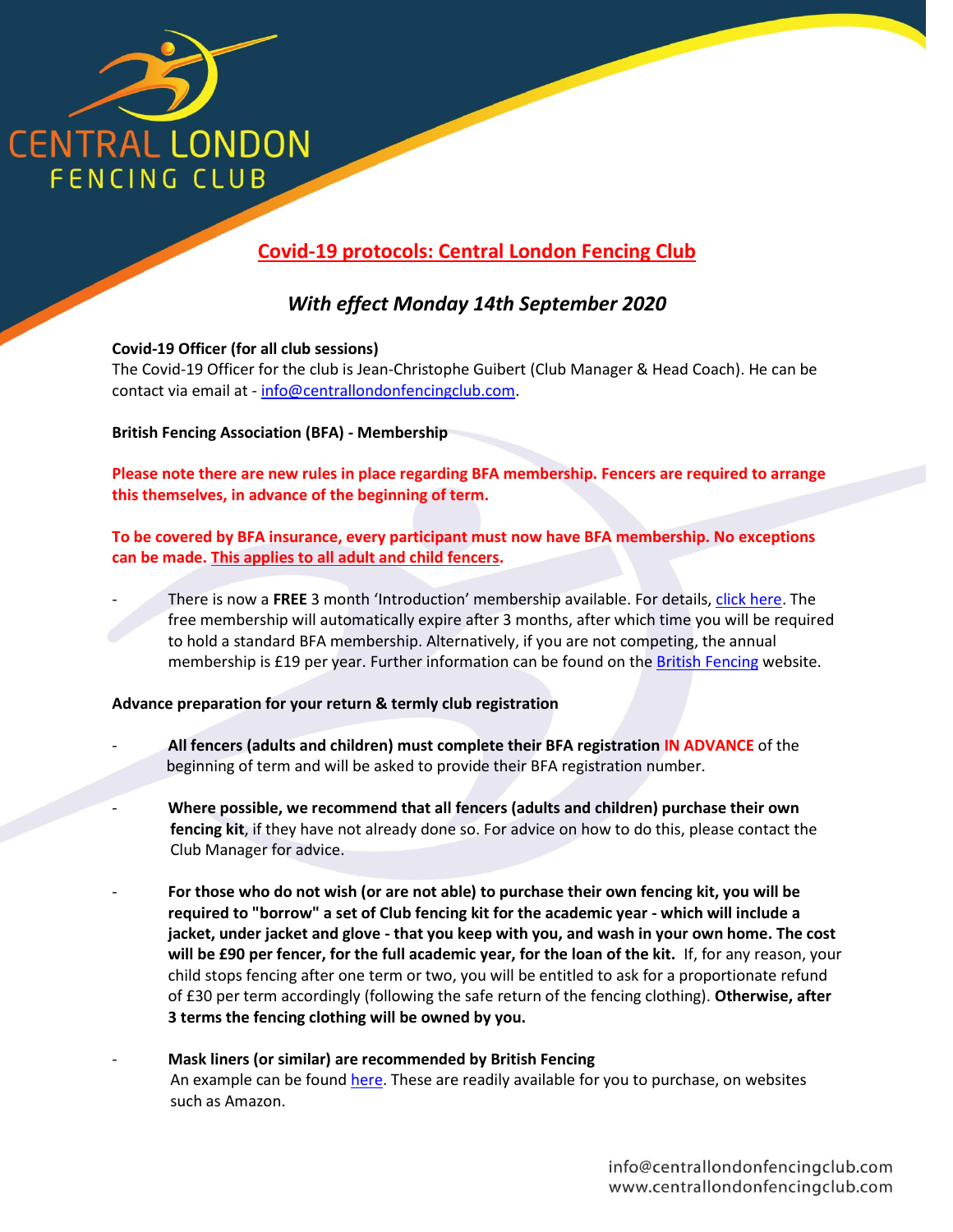

- **Please ensure that you are familiar with the Club's Covid-19 protocols**, as set out in this document, in good time before the beginning of term, specifically in relation to hygiene and social distancing.

- **You will need to complete "per-session" Covid-19 form (with questionnaire) for every session that you attend, on the day of the session – the personal details of participants, visitors and spectators must kept by the Club for 21 days, and will be sent to NHS Track and Trace (if required) upon their request.**
- **You (and/or your children) will not be allowed to join the session unless this "per-session" Covid-19 questionnaire has been completed (E.g. This questionnaire must be also completed by spectators/parent of junior fencers, anyone attending the session, in any capacity).**
- The form can be found in the 'Documents' section of the CLFC website and vi[a this link.](http://www.centrallondonfencingclub.com/documents/covid-19-clfc-per-session-attendance-form-covid-19.pdf) Some spare hard copies will be available at the Club on arrival.
	- Any questions should be director to the Club's Covid-19 Officer, by email in the first instance[info@centrallondonfencingclub.com.](mailto:info@centrallondonfencingclub.com)
- These protocols are subject to change, in line with UK Government and British Fencing official guidance.
- Do NOT attend Club training sessions if you feel unwell. If you suspect you may have Covid-19 symptoms, visit the [NHS website](https://www.nhs.uk/conditions/coronavirus-covid-19/) for advice.

#### **During Club sessions**

#### **What to bring: reminders**

- You must bring own water bottle/water (the school water fountain will NOT be available). This applies to adults, children and all other attendees/spectators.
	- **Your completed "per-session" Covid-19 form (with questionnaire)** please hand this in, **on arrival at the Club.**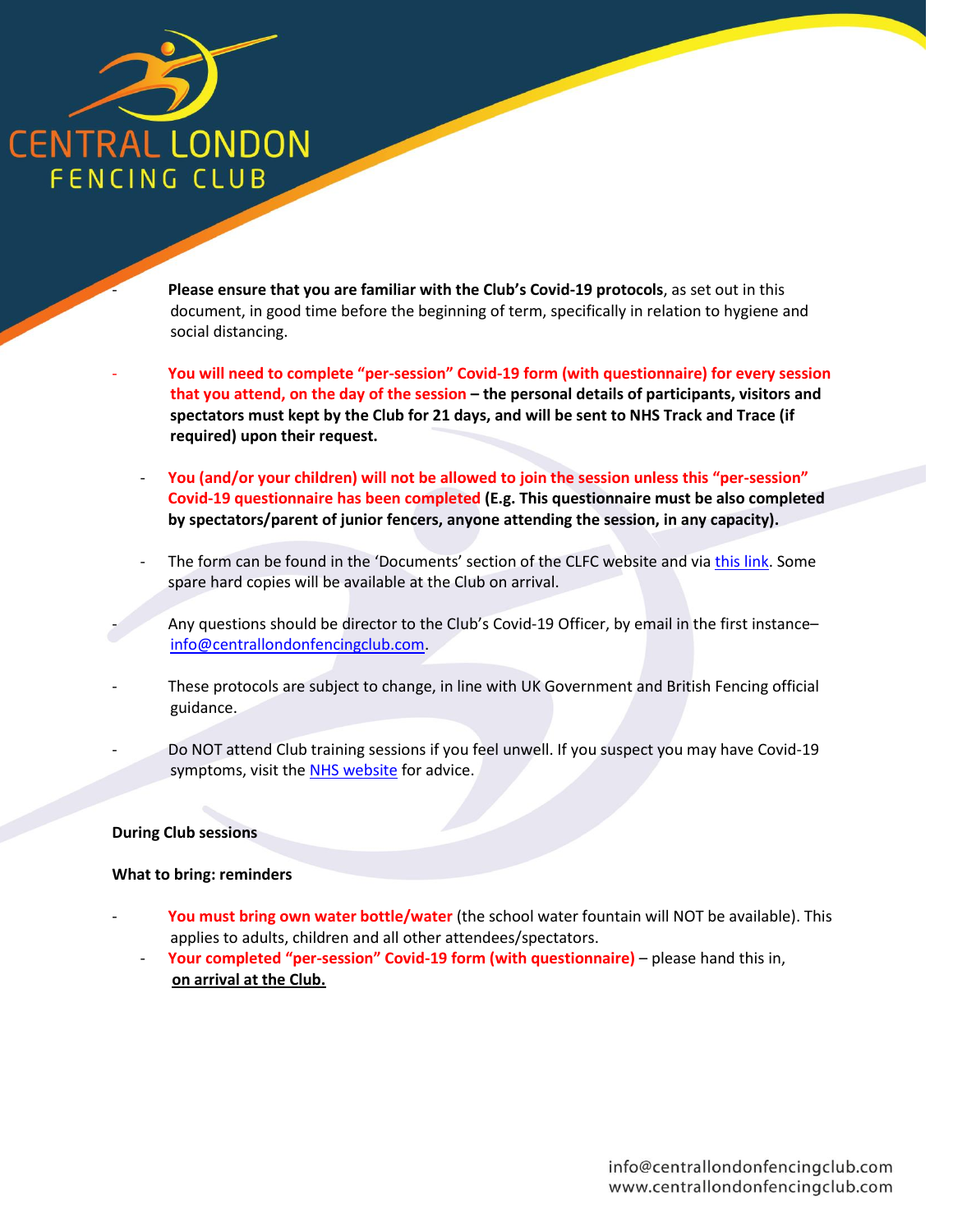

## **Arrival – common/shared areas**

- **-** Adults are encouraged to wear face coverings on arrival to the building.
- Please sanitise your hands upon arrival (hand sanitiser will be provided).
- A face covering must be worn, if maintaining a 2m distance is not possible.
- The Club will be operating a 'one way' system for arrival and departure. All attendees will be expected to follow the appropriate directions from the Coaches and Club Manager. This one-way system will operate for the entire term.
- **Please arrive changed and ready to participate, the changing room and showers are NOT IN USE.**
- **Don't forget your water!**
- **- On arrival, you must hand in your completed 'pre-session' Covid-19 questionnaire before joining the session, sitting in the gallery, or taking part in any fencing.**
- **The first session participants must have left the sports hall (entirely) before the next group is admitted.** Entry and exit to the sports hall will be controlled, for everyone's safety. Please follow the instructions of Coaches and the Club Manager.

#### **In the sports hall & on the piste**

- **Showers will not be in use at any time.**
- **- Changing rooms will not be in use at any time. If necessary, please change into your fencing kit/clothing in the sports hall.**
- Toilets will be available but please use sparingly and wash your hands regularly and thoroughly.
- Always maintain 2m social distance in communal areas.
- Please keep your fencing bag against the wall during the session, neat and tidy, with enough space between other fencers.
- **All fencing activity is strictly restricted and mandated to separate groups with a maximum 6 people in any group at any session.**
- Fencers can rotate within their group, but social distancing must be maintained within this group, where possible. **You cannot move groups within a Club session**.
- Groups of 6 fencers will last for the entire duration of each Club session. Fencers must not spar with anyone outside of their allocated group.
- **Groups of 6 fencers (for adults and children) will be determined by the Club Manager and Coaches only, on arrival, at each session.**
- Certain fencing actions are forbidden– including fleching/running attacks, 'corps à corps' (body to body actions), deliberately close quarter actions, and any actions that breach 1m distancing. This will be monitored throughout bouts.
- Individual lessons for adults will only be possible with the Coach **included** in their group of five people (5 fencers + 1 coach).
- Coaches are permitted to give lessons within one group (only) per session.